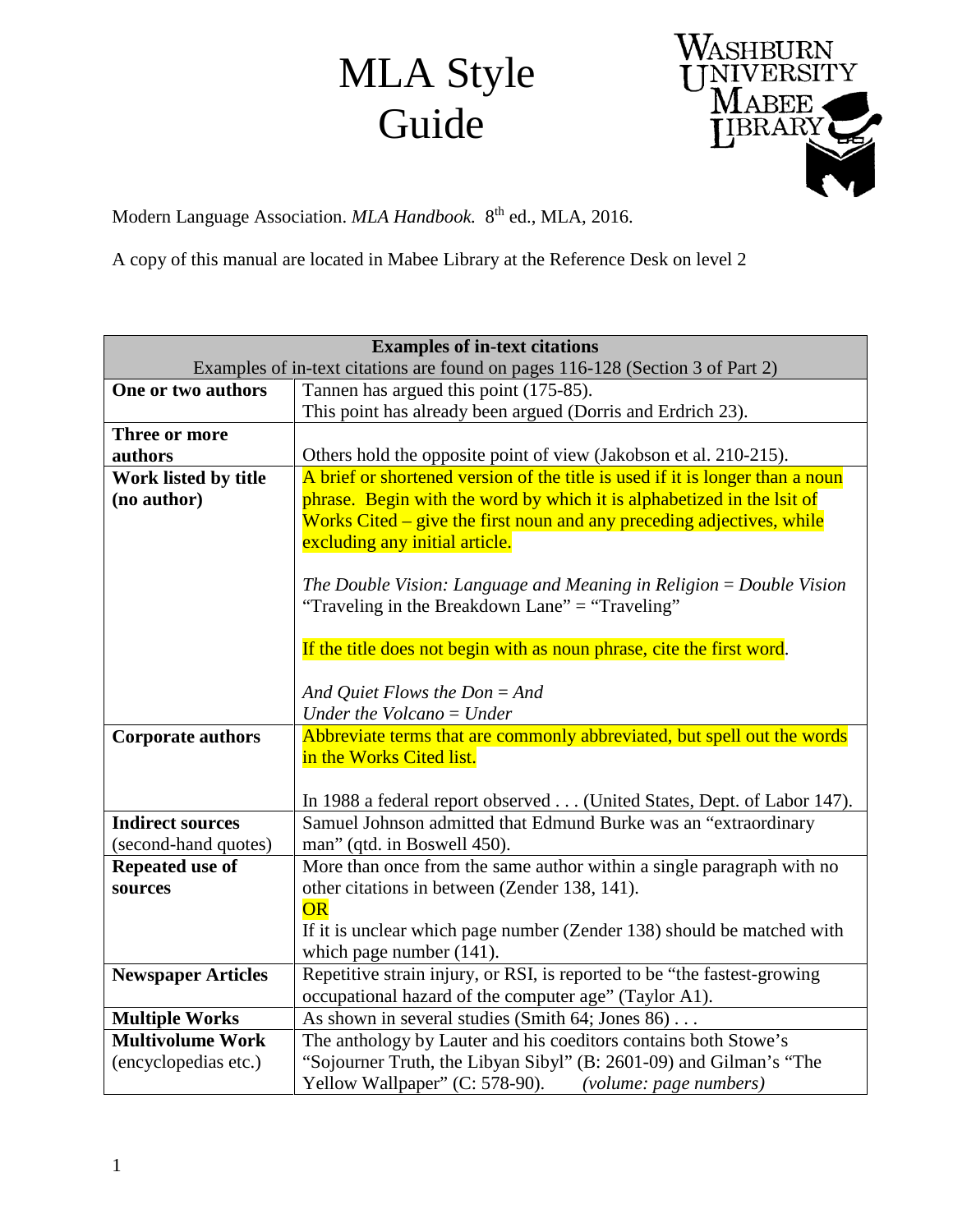| <b>Examples of Quotations</b>                                           |                                                                          |
|-------------------------------------------------------------------------|--------------------------------------------------------------------------|
| Examples of quotations are found on pages 75-91 (Section 1.3 of Part 2) |                                                                          |
| <b>Short quotations</b>                                                 | In the late Renaissance, Machiavelli contended that human beings were    |
|                                                                         | by nature "ungrateful" and "mutable" (1240), and Montaigne thought       |
|                                                                         | them "miserable and puny" (1343).                                        |
|                                                                         |                                                                          |
|                                                                         | It may be true that "in appreciation of medieval art the attitude of the |
|                                                                         | observer is of primary importance" (Robertson 136).                      |
| Long quotations                                                         | John K. Mahon adds a further insight to our understanding of the War     |
| (more than four lines                                                   | of 1812:                                                                 |
| long)                                                                   | Financing the war was very difficult at the time. Baring Brother,        |
|                                                                         | a banking firm of the enemy country, handled routine accounts            |
|                                                                         | for the United States overseas, but the firm would take on no            |
|                                                                         | loans. The loans were in the end absorbed by wealthy                     |
|                                                                         | Americans at great hazard—also, as it turned out, at great profit        |
|                                                                         | to them. $(385)$                                                         |

| <b>Examples of References</b>                                                              |                                                                                                                                                                                                                                                                              |
|--------------------------------------------------------------------------------------------|------------------------------------------------------------------------------------------------------------------------------------------------------------------------------------------------------------------------------------------------------------------------------|
| Examples used in the list of works cited are found on pages 102-116 (Section 2 of Part 2). |                                                                                                                                                                                                                                                                              |
| <b>PRINT SOURCES - BOOKS</b>                                                               |                                                                                                                                                                                                                                                                              |
| One or two authors                                                                         | Kurlansky, Mark. Salt: A World History. Walker, 2002.                                                                                                                                                                                                                        |
|                                                                                            | Kouzes, James M., and Barry Z. Posner. The Leadership Challenge.                                                                                                                                                                                                             |
|                                                                                            | $4th$ ed., John Wiley & Sons, 2007.                                                                                                                                                                                                                                          |
| Three or more<br>authors                                                                   | Plag, Ingo, et al. <i>Introduction to English Linguistics</i> . Mouton, 2007.                                                                                                                                                                                                |
| Corporate author as<br>publisher                                                           | National Research Council. Beyond Six Billion: Forecasting the<br><i>World's Population.</i> National Academy, 2000.<br>If the author and the publisher are the same, skip the author and start<br>with the title:<br>Fair Housing-Fair Lending. Aspen Law & Business, 1985. |
| <b>Edited book</b>                                                                         | Bronte, Charlotte. Jane Eyre. Edited by Margaret Smith, Oxford<br>University Press, 1998.<br>Weisser, Susan Ostrov, editor. Women and Romance: A Reader. New<br>York University Press, 2001.                                                                                 |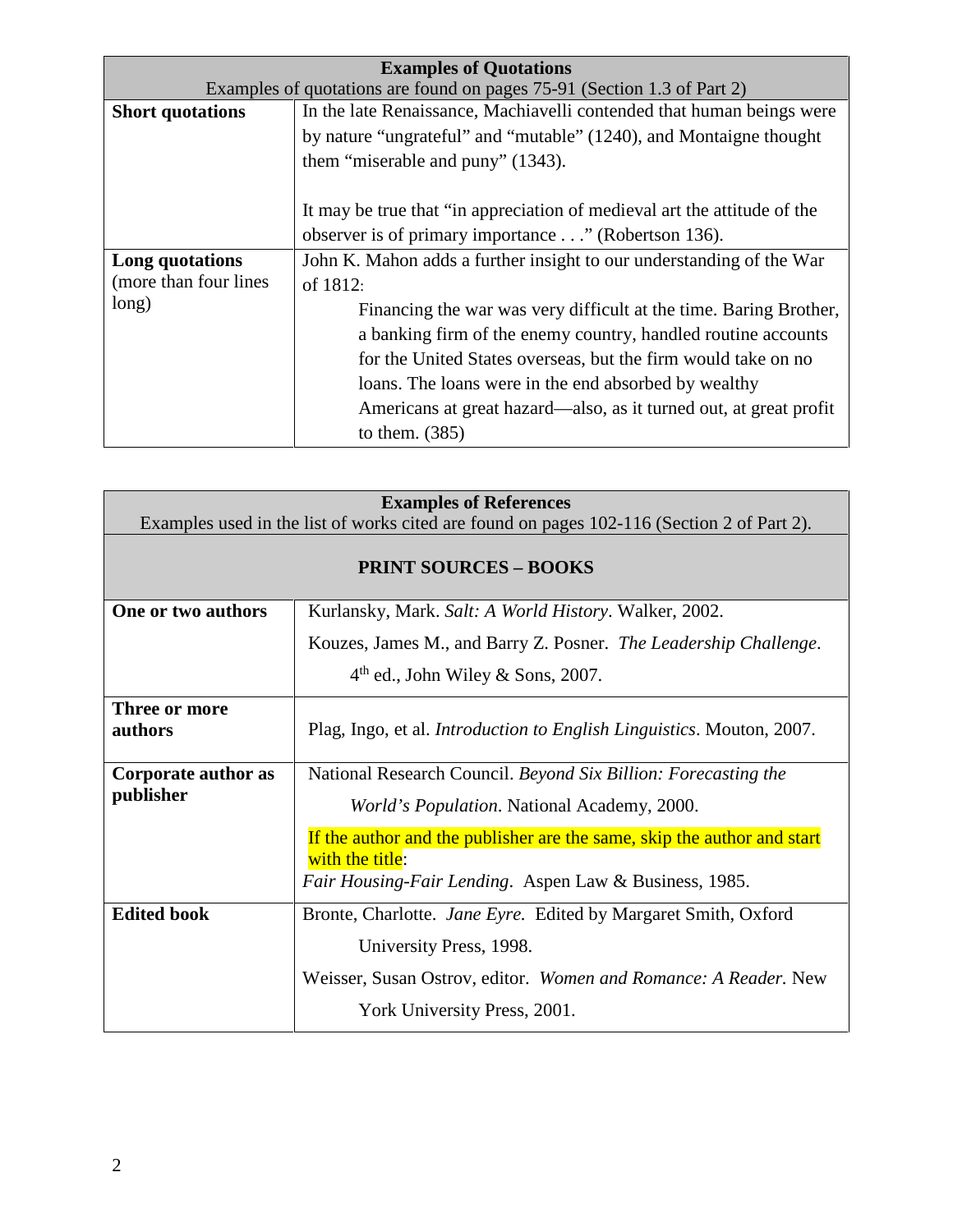| Work in an                               | Franklin, Benjamin. "Emigration to America." 1782. The Faber Book          |
|------------------------------------------|----------------------------------------------------------------------------|
| <b>Anthology or</b><br><b>Collection</b> | of America, edited by Christopher Ricks and William L. Vance.              |
|                                          | Faber and Faber, 1992, pp. 24-26.                                          |
|                                          | Burns, Robert. "Red, Red Rose." 100 Best-Loved Poems, edited by            |
|                                          | Philip Smith, Dover, 1995, p. 26.                                          |
|                                          | "A Witchcraft Story." The Hopi Way: Tales from a Vanishing Culture.        |
|                                          | Compiled by Mando Sevillano. Northland, 1986, pp. 33-42.                   |
| Article in a reference                   | "Ideology." The American Heritage Dictionary. 3rd ed., 1997.               |
| book                                     | "Japan." The Encyclopedia Americana. International ed., 1973.              |
| <b>Multivolume works</b>                 | One volume of a multivolume work:                                          |
|                                          | Quintilian. Institutio Oratoria. Translated by H. E. Butler, vol. 2, Loeb- |
|                                          |                                                                            |
|                                          | Harvard UP, 1980.                                                          |
|                                          | More than one volume of a multivolume work, cite the total number of       |
|                                          | volumes:                                                                   |
|                                          | Quintilian. Institutio Oratoria. Translated by H. E. Butler, Loeb-         |
|                                          | Harvard UP, 1980. 4 vols                                                   |
|                                          | If the volume you are using has its own title, cite the book without       |
|                                          | referring to the other volumes.                                            |
| No author                                | American Heritage Guide to Contemporary Usage and Style.                   |
| (anonymous)                              | Houghton, 2005.                                                            |
|                                          | The Bible. Authorized King James Version, Oxford UP, 1998.                 |
|                                          | New York Public Library American History Desk Reference.                   |

| <b>PRINT SOURCES - JOURNALS/NEWSPAPERS</b> |                                                                      |
|--------------------------------------------|----------------------------------------------------------------------|
| <b>Journal article</b>                     | Barthelme, Frederick. "Architecture." Kansas Quarterly, vol. 13, no. |
|                                            | 3-4, 1981, pp. 77-80.                                                |
|                                            | Stoltz, Molly, et al. "Can Teacher Self-Disclosure Increase Student  |
|                                            | Cognitive Learning." College Student Journal, vol. 48, no. 1,        |
|                                            | 2014, pp. 166-72.                                                    |
| <b>Magazine article</b>                    | Buchman, Dana. "A Special Education." Good Housekeeping, Mar.        |
|                                            | 2006, pp. 143-48.                                                    |
|                                            | Poniewozik, James. "TV Makes a Too-Close Call." Time, 20 Nov.        |
|                                            | 2000, pp. 70-71.                                                     |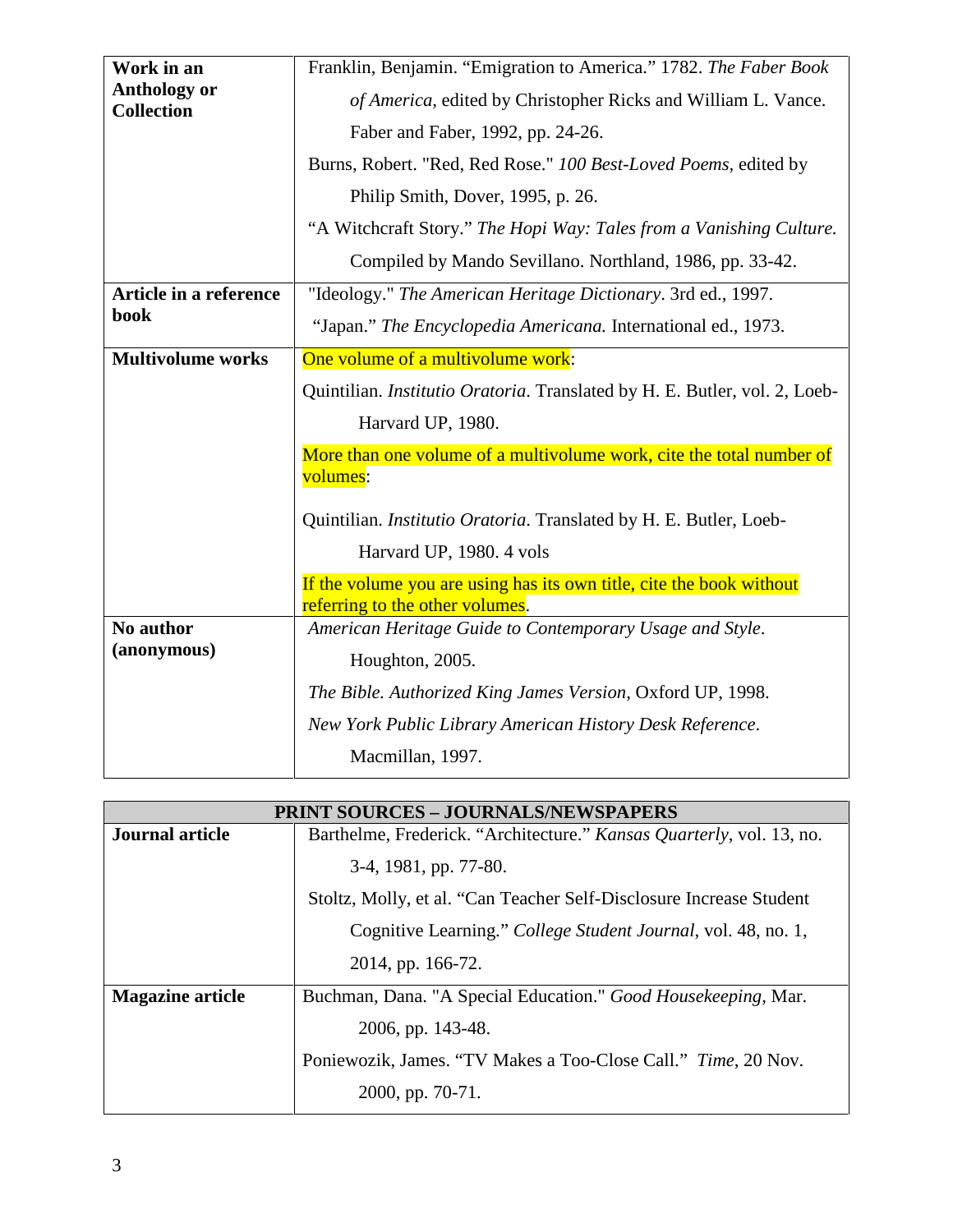| Newspaper article | Haughney, Christine. "Women Unafraid of Condo Commitment." New |
|-------------------|----------------------------------------------------------------|
|                   | <i>York Times</i> , 10 Dec. 2006, late ed., pp. 1+.            |
|                   | Manning, Anita. "Curriculum Battles from Left and Right." USA  |
|                   | <i>Today</i> , 2 Mar. 1994, p. 5D.                             |

| <b>ELECTRONIC SOURCES - DATABASES &amp; WEB SITES</b> |                                                                       |
|-------------------------------------------------------|-----------------------------------------------------------------------|
| <b>Full-text article from</b>                         | Fortunato, John A. "Restoring a reputation: The Duke University       |
| an online journal<br>database - with or               | lacrosse scandal." Public Relations Review, vol. 34, no. 2, 2008,     |
| without doi; date of                                  | pp. 116-123. Business Source Complete, doi:                           |
| access is optional.                                   | 10.1016/j.pubrev.2008.03.006.                                         |
|                                                       | Waldman, David A. et al. "Cultural and Leadership Predictors of       |
|                                                       | Corporate Social Responsibility Values of Top Management: A           |
|                                                       | GLOBE Study of 15 Countries." Journal of International                |
|                                                       | Business Studies, vol. 37, no. 6, 2006, pp. 823-37. JSTOR.            |
|                                                       | Accessed 13 Nov. 2009.                                                |
| <b>Full-text electronic</b>                           | "Fresco Painting." Encyclopaedia Britannica Online. Encyclopaedia     |
| encyclopedia article                                  | Britannica, 2002. Accessed 30 Nov. 2005.                              |
| <b>Works from the Web</b>                             |                                                                       |
| A page on a website                                   | Doting, Randy. "Sleep Troubles, Heart Troubles?" WebMD, 19 Sept.      |
|                                                       | 2016, www.webmd.com/sleep-disorders/news/20160919/sleep-              |
|                                                       | troubles-heart-troubles#1. Accessed 26 Sept. 2016.                    |
| If project developed                                  | Eaves, Morris, et al., editors. The William Blake Archive. Library Of |
| over time                                             | Congress, 1996-2016, www.blakearchive.org/blake/. Accessed            |
|                                                       | 15 May 2008.                                                          |
| Online Journal article                                | McKelvey, Bill. "Complexity Ingredients Required for                  |
| with pages ( <i>i.e.</i> , <i>it also</i>             | Entrepreneurial Success." Entrepreneurship Research Journal,          |
| appears in print)                                     | vol. 6, no. 1, Jan 2016, pp. 75-86, www.degruyter.com/                |
|                                                       | downloadpdf/ j/erj.2016.6.issue-1/erj-2015-0053/erj-2015-             |
|                                                       | 0053.xml. Accessed 28 Sept. 2016.                                     |
| Online magazine                                       | O'Neil, Lorena. "The Link Between Natural Disasters and Domestic      |
|                                                       | Abuse." The Atlantic.com. Sept. 2016. www.theatlantic.com/            |
|                                                       | health/archive/2016/09/disaster-domestic-abuse/501299/.               |
|                                                       | Accessed 28 Sept. 2016.                                               |